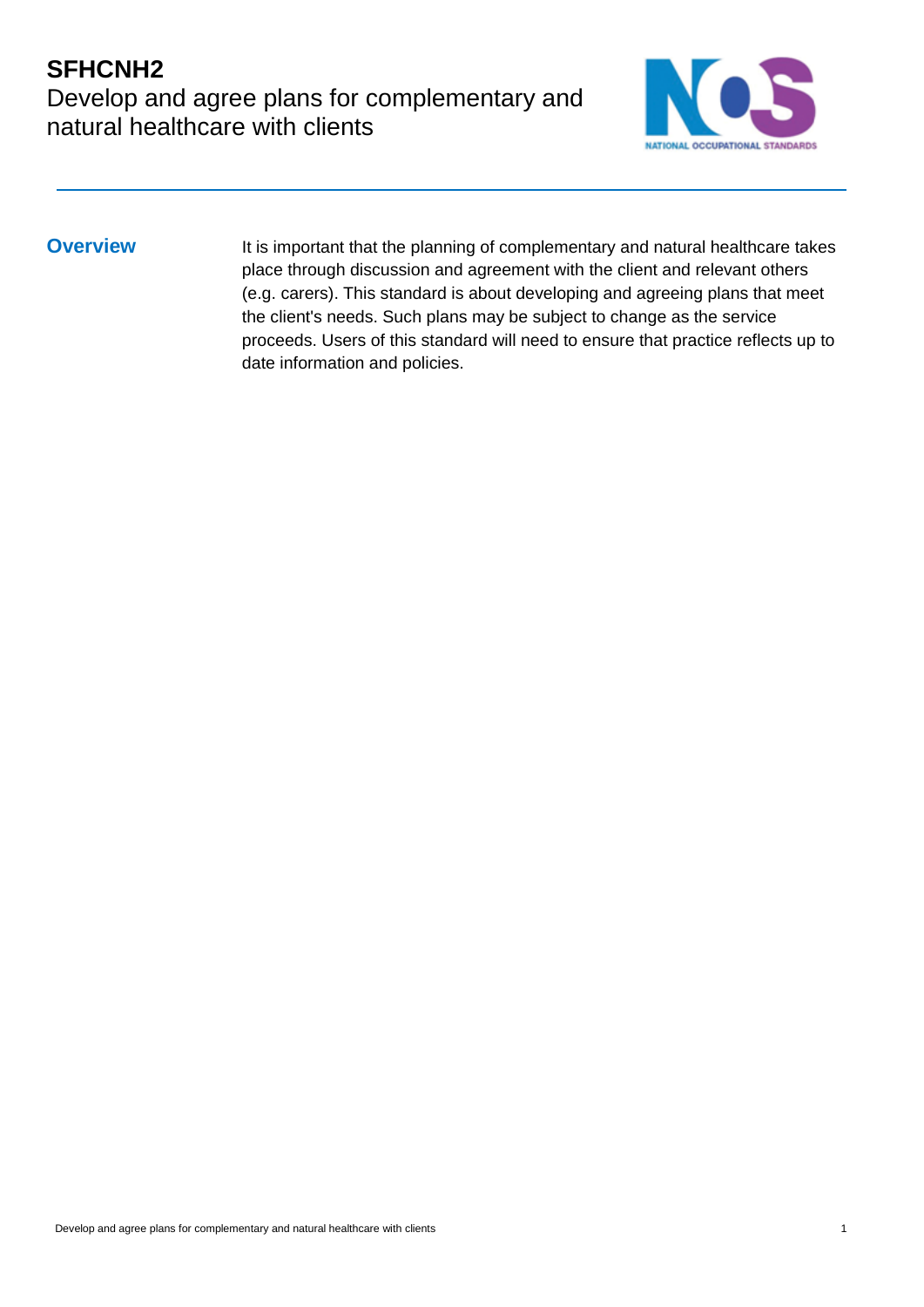## **SFHCNH2**

Develop and agree plans for complementary and natural healthcare with clients

#### **Performance criteria**

- *You must be able to:* P1 explain the available option(s) which meet the client's identified needs and circumstances
	- P2 explain any restrictions, possible responses and advise on realistic expectations
	- P3 advise the client when your discipline is inappropriate and help them to consider other options
	- P4 discuss the approach to be taken, the level of commitment required and the potential outcomes and evaluation with the client
	- P5 check the client understands and support them to make informed choices
	- P6 obtain the client's consent and complete records in accordance with professional and legal requirements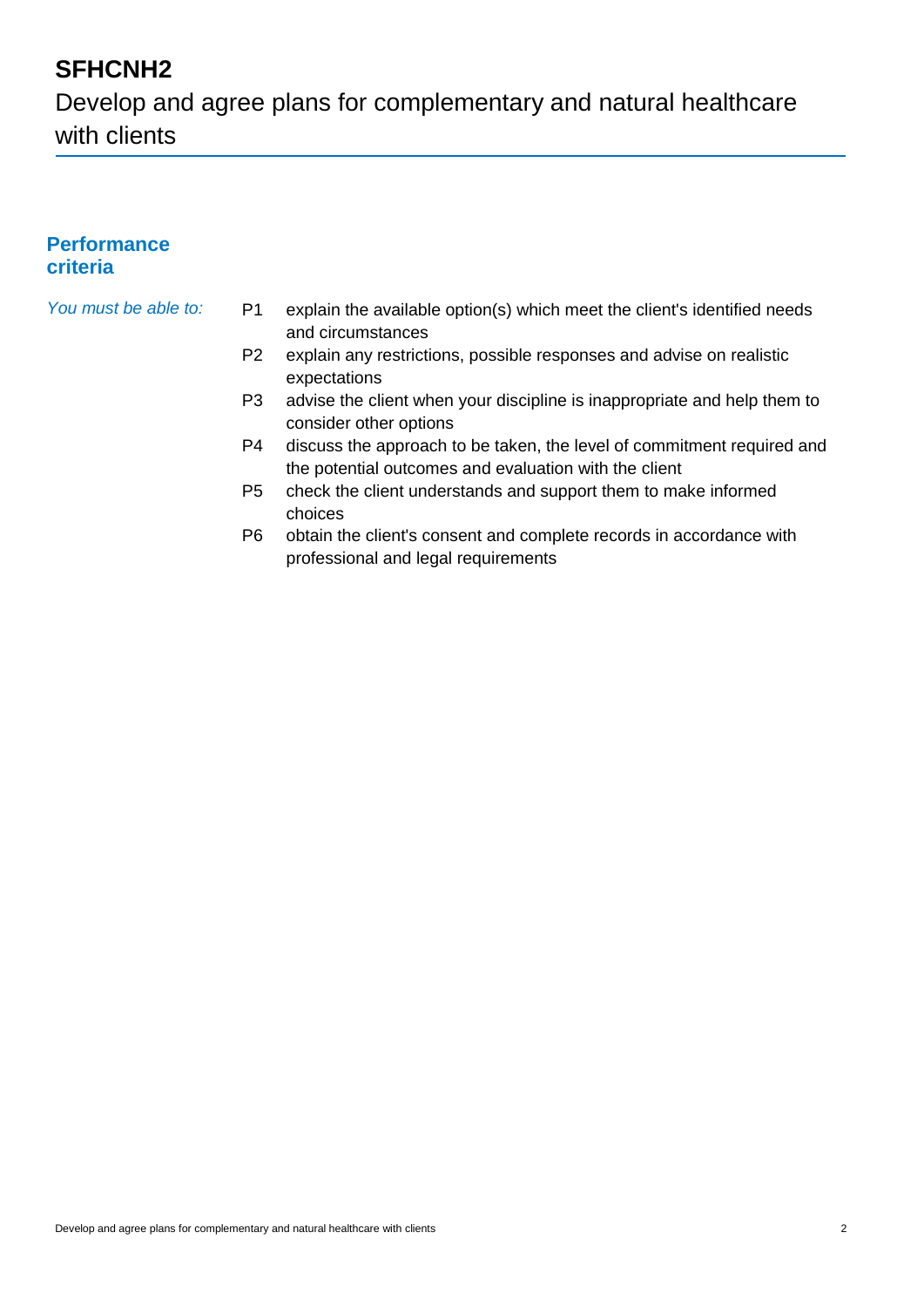## **SFHCNH2**

Develop and agree plans for complementary and natural healthcare with clients

#### **Knowledge and understanding**

*You need to know and understand:*

- K1 the range, purpose and limitations of different methods or approaches which may be used for clients' individual needs
- K2 how to determine the most appropriate method(s) for different clients and their particular needs
- K3 how to recognise those occasions when your discipline may complement other healthcare which the client is receiving
- K4 the alternative options available to clients for whom your discipline is inappropriate
- K5 the role which the client (and others) may take, and may need to take, if the approach is to be successful
- K6 how to support and advise the client to make informed choices
- K7 how to work with the client and relevant others to plan the approach
- K8 why evaluation methods should be determined at the planning stage and what the client's role will be in the evaluation
- K9 the importance of encouraging and empowering the client to be as actively involved as possible
- K10 the relationship of the client's involvement to the promotion of their health and well-being
- K11 the procedures for record keeping in accordance with legal and professional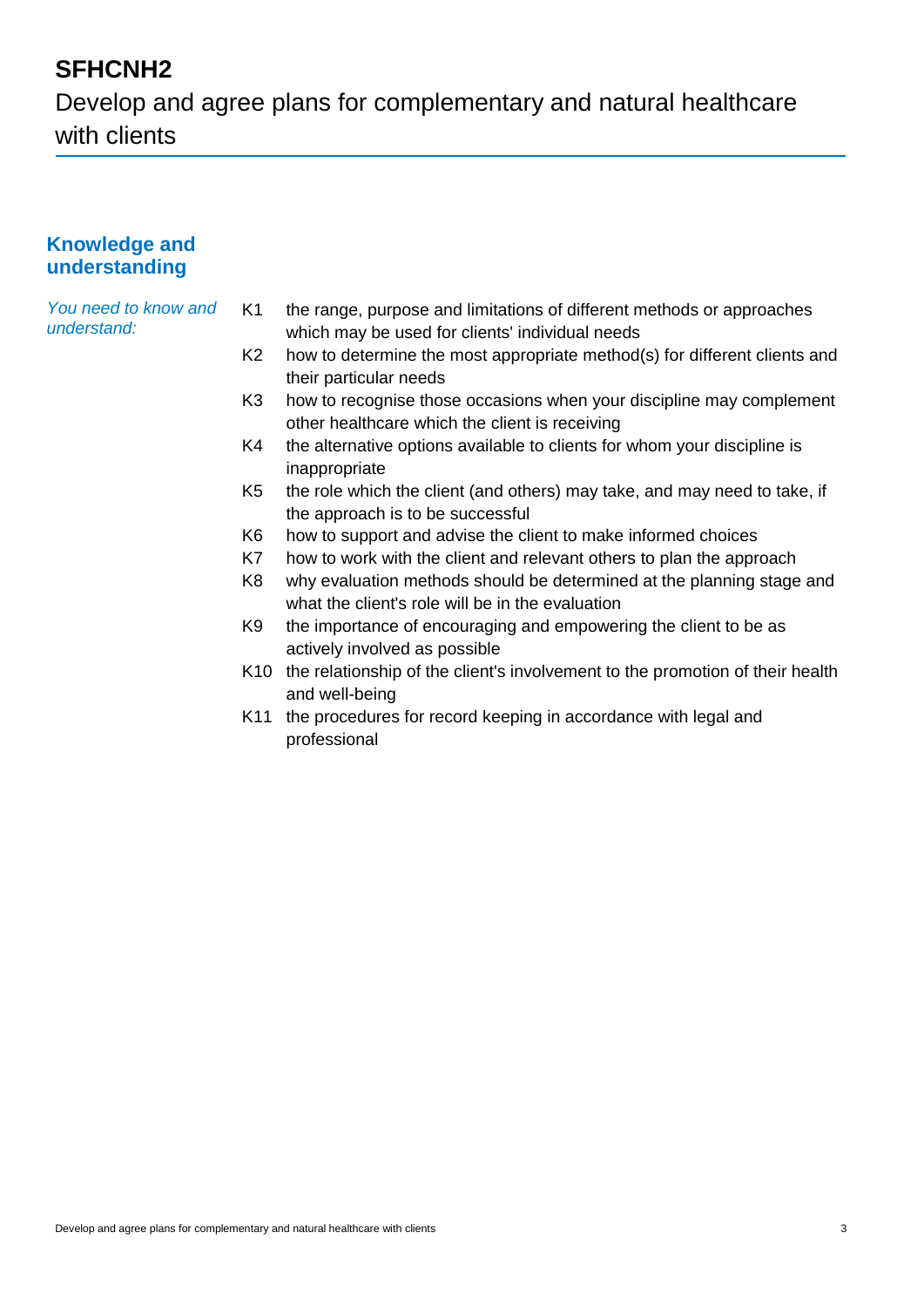# **SFHCNH2** Develop and agree plans for complementary and natural healthcare with clients

#### **Additional Information**

**External links** This standard links with the following dimension within the NHS Knowledge and Skills Framework (October 2004): Dimension: HWB6 Assessment and treatment planning

**Related Functions**

Principles of Good Practice